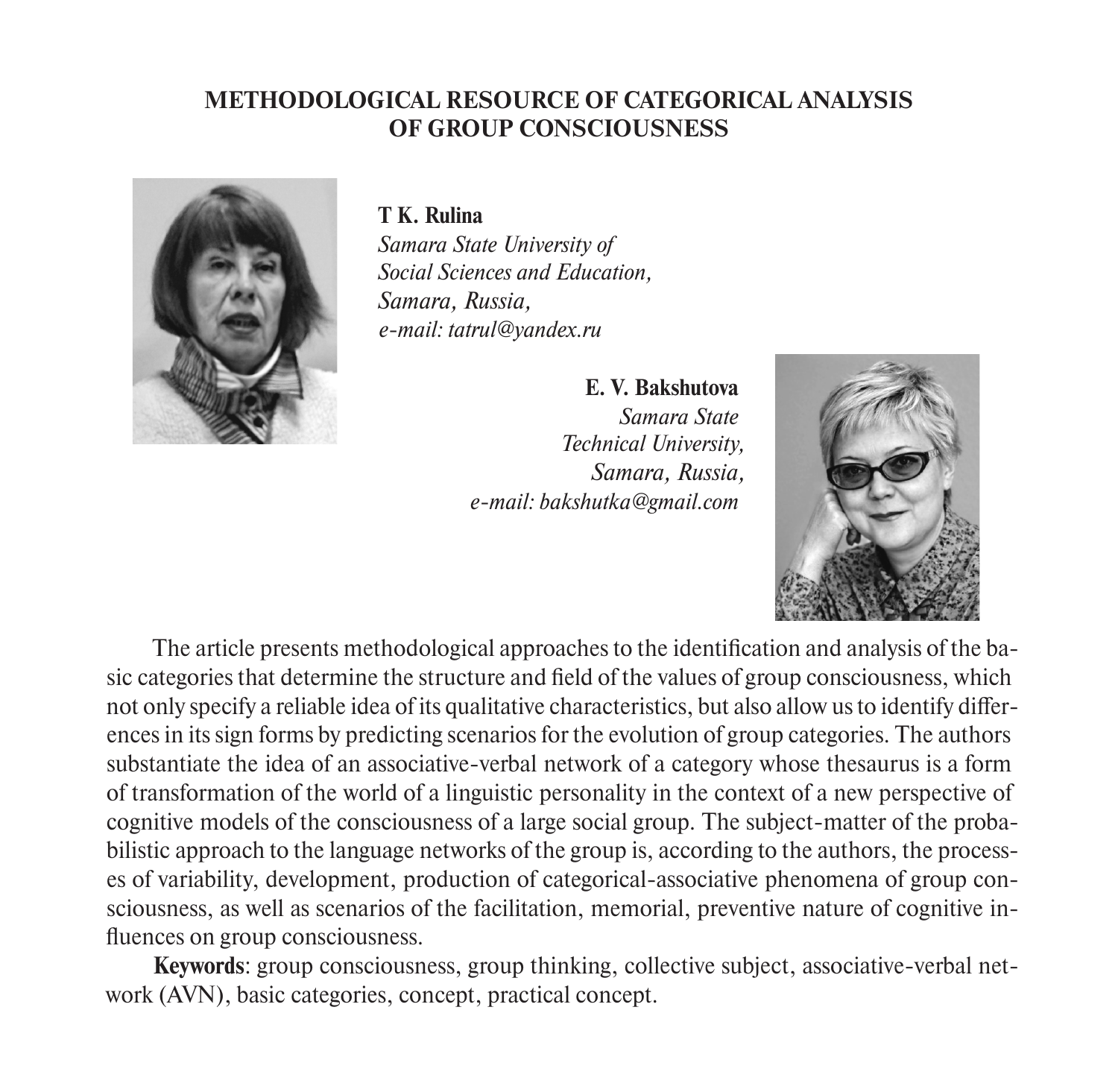## DOI: 10.7868/S1819265318030044

**Citation:** Rulina T. K., Bakshutova E. V. (2018) Metodologičeskij resurs kategorialʹnogo analiza gruppovogo soznaniâ [Methodological resource of categorical analysis of group consciousness] // Metodologiâ i istoriâ psihologii. Iss. 3. P. 62–71.

## **References**

*Bad'û A.* (2004) Delez. Šum bytiâ. M.: Fond naučnyh issledovanij «Pragmatika kul'tury»; Logos-Al'tera; Esse homo.

*Bakšutova E. V., Rulina T. K.* (2015) Prototipy, tropizmy i novacii âzykovogo podsoznaniâ bol'ših grupp // Azimut naučnyh issledovanij. № 3 (12). S. 39–43.

*Bibihin V. V.* (1994–1996) Kurs lekcij «Vitgenštejn», MGU im. M. V. Lomonosova. Lekciâ 20. URL: https://www.facebook.com/bibikhin/?fref=ts

*Collingwood R.* (1940) An Essay on Metaphysics. Oxford.

*Deese J.* (1965) The structure of associations in Language and thought. Baltimore.

*Èpštejn M. N.* (2016) Ot znaniâ – k tvorčestvu. Kak gumanitarnye nauki mogut izmenât' mir. M.; SPb.: Centr gumanitarnyh iniciativ.

*Fuko M.* (1999) Slova i veŝi. Arheologiâ gumanitarnyh nauk. M.: Ad Marginem.

*Goroško E. I.* (2001) Integrativnaâ model' svobodnogo associativnogo èksperimenta. M.: IÂ RAN; Har'kov: RA Karavella.

*Hal'bvaks M.* (2007) Social'nye ramki pamâti. M.: Novoe izdatel'stvo.

*Karaulov Û. N.* (1999) Associativnaâ grammatika i associativno-verbal'naâ set'. M.: IRÂ RAN.

*Kubrâkova E. S.* (1995) Èvolûciâ lingvističeskih idej vo vtoroj polovine HH veka // Âzyk i nauka konca HH veka. M.: RGGU. S. 144–238.

*Lakoff Dž.* (1996) Kognitivnoe modelirovanie. Âzyk i intellekt. M.: Progress.

Lektorskij V. A. (2010) Sub"ekt v istorii filosofii: problemy i dostiženiâ // Metodologiâ i istoriâ psihologii. T. 5. Vyp. 1. S. 5–18.

*Livia H.* (1997) Queerly Phrased. Oxford: University Press.

*Markovina I. Û., Danilova E. V.* (2000) Specifika associativnogo soznaniâ russkih i amerikancev: opyt postroeniâ «associativnogo geštal'ta» tekstov originala i perevoda // Âzykovoe soznanie i obraz mira / otv. red. N. V. Ufimceva. M.: IÂ RAN. S. 116–132.

*Pinker S.* (2004) Âzyk kak instinkt. M.: Editorial URSS.

*Popova Z. D., Sternin I. A.* (2007) Kognitivnaâ lingvistika. M.: AST Vostok–Zapad.

*Rosch E.* (1978) Principles of categorization. In E. Rosch, B. B. Lloyd (Eds.) Cognition and categorization. Hillsdale; New Jersey: Lawrence Erlbaum associates. P. 27–48.

*Roždestvenskaâ E. Û.* (2012) Biografičeskij metod v sociologii. M.: Izdatel'skij dom VŠÈ.

*Rulina T. K., Bakšutova E. V.* (2016) Kategorial'nye koncepty âzykovogo podsoznaniâ bol'ših social'nyh grupp // Mir psihologii. № 2. S. 191–199.

*Rulina T. K., Bakšutova E. V., Bezuglov A. V.* (2016) Ustojčivost' i izmenčivost' kategorial'nyh programm soznaniâ bol'ših social'nyh grupp: religioznyj aspekt // Materialy Vserossijskogo cerkovno-gosudarstvennogo foruma «Nasledniki pobeditelej» 21–24 maâ 2015 g. Samara. S. 89–95.

*Rulina T. K., Bakšutova E. V., Ihsanova S. G.* (2014) Kategorial'no-associativnaâ sistema religioznogo soznaniâ pravoslavnyh hristian // European Social Science Journal = Evropejskij žurnal social'nyh nauk. № 10. T. 2 (49). S. 516–525.